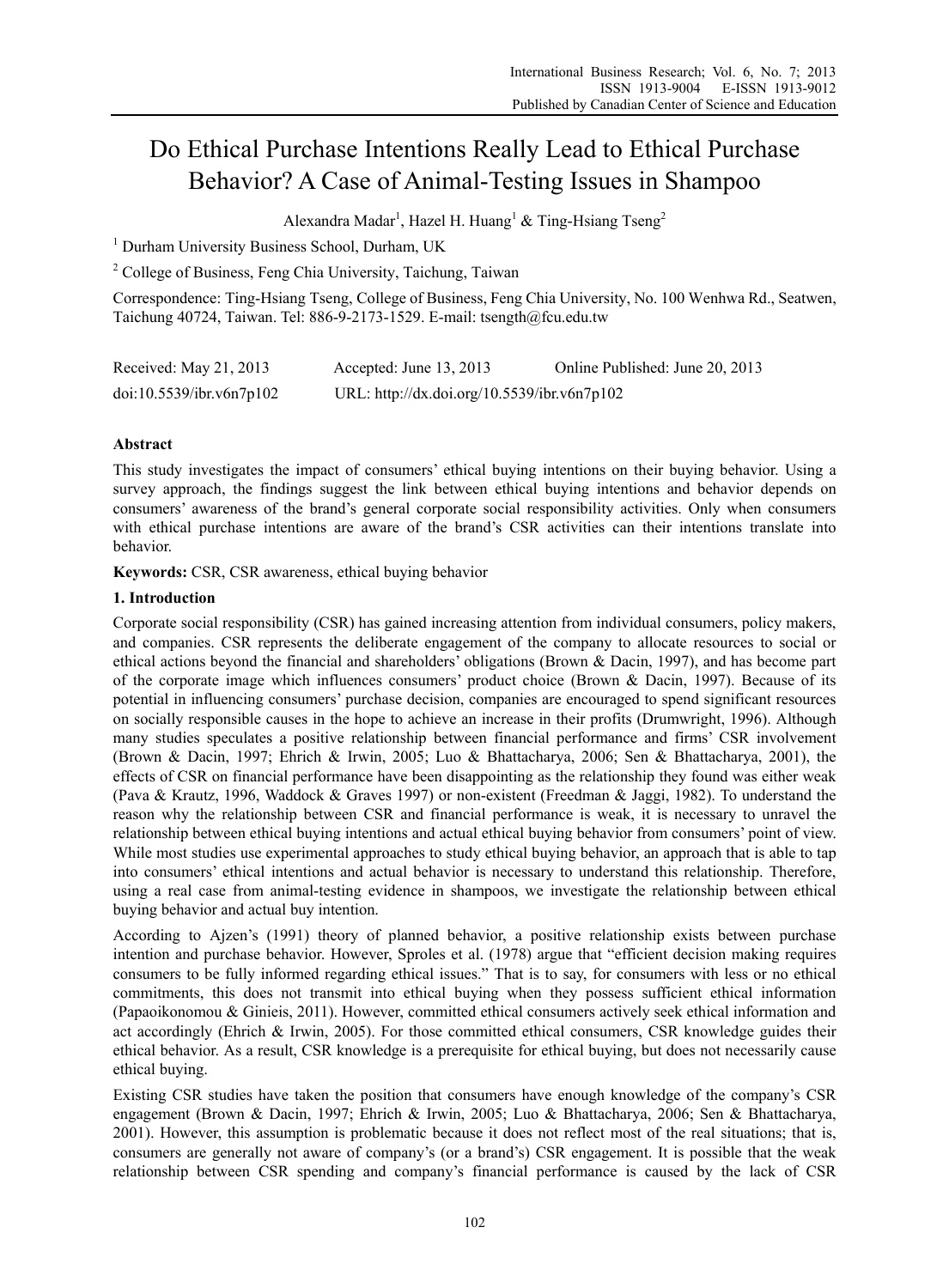engagement information. Limited empirical study has investigated this possibility; therefore, to advance our understanding of consumers' ethical buying behavior, the current study examines consumers' CSR reaction by using a real situation and a real product; that is, animal testing issues in shampoo and consumers' actual shampoo buying behavior.

## **2. Theoretical Background**

## *2.1 Corporate Social Responsibility (CSR)*

CSR can be used as a purely economic tool (e.g. satisfying shareholders) or can take a more proactive social dimension (e.g. The Body Shop community trade support); therefore, it is broadly defined as an organization's obligations to act proactively to protect or improve the welfare of society as a whole (Brown & Dacin, 1997; Sen & Battacharya, 2001). There are six domains in which social responsibility actions can take place, including community support, diversity, employee support, environment, non-home country, and product (Table 1; Sen & Bhattacharya, 2001). These domains show the multifaceted aspects of the CSR and emphasize the obligations that businesses have to society.

Table 1. CSR domains

| Domain               | Example                                                                                                             |
|----------------------|---------------------------------------------------------------------------------------------------------------------|
| 1. Community support | Educational and housing initiatives for the economically disadvantaged                                              |
| 2. Diversity         | Race, family and sexual orientations, disability based diversity record and initiatives within and outside the firm |
| 3. Employee support  | Concern for safety, union relations, profit sharing, employee involvement, job security                             |
| 4. Environment       | Environment friendly products, animal testing, hazardous-waste management, recycling, pollution control             |
| 5. Non-home country  | Overseas labour (including sweatshops), operations in countries with human rights violations                        |
| 6. Product           | Product safety, research and development/innovation, antitrust disputes                                             |

CSR represents the deliberate engagement of the company to allocate resources to social or ethical actions. To act socially or ethically, a company is able to generate financial benefits as CSR can drive a positive corporate image; thereby resulting in consumers' favorable product evaluation (Brown & Dacin, 1997). Companies' objectives for engaging in spending resources for certain CSR domains go beyond fulfilling external obligations. Companies allocate resources on social causes mainly to increase competitive advantage, improve stock market performance, and ultimately enhance profitability (Drumwright, 1996). Unfortunately the effects of CSR on financial performance have mixed outcomes. Analyzing 21 companies by looking at previous studies, Pava and Krautz (1996) found that socially responsible firms perform only slightly better than non-socially responsible firms. But other studies, such as that of Freedman and Jaggi (1982), found no such relationship. These mixed findings suggest that CSR seems to have 'at best a weak, positive relationship with financial performance' Sen and Bhattacharya (2001, p. 226). So, what makes the weak, if any, connection between CSR and the company's performance?

#### *2.2 The Relationship between Ethical Buying Intention and Actual Ethical Buying Behavior*

Existing studies have examined the relationship between CSR and product purchase behavior by using situations in which consumers made purchasing decisions while signifying the concept of CSR (Chandon, Morowitz, & Reinartz, 2005; Sheppard et al., 1988; Wilson, Mathews & Harvey, 1975). This relationship is logical since according to Ajzen's (1991) theory of planned behavior, a positive relationship exists between purchase intention and purchase behavior. To be more specific, Ajzen's (1991) theory of planned behavior suggests that intention is determined by three factors: attitudes towards the behavior (favorable or unfavorable evaluation of the behavior), subjective norms (perceived social pressure regarding the performance of the behavior) and perceived behavioral control (estimation of performing the behavior reflecting past experience and anticipated obstacles). The magnitude of the influence of each factor in the prediction of intention varies depending on the behavior and situations. Furthermore, the theory emphasizes the fact that only a person's salient beliefs influence a person's intentions and actions. These salient beliefs lead to the development of attitudes about the object in question. These positive relationships have been confirmed in the psychology (Bruvold, 1972) and marketing (Kolodinsky et al., 2010) literature: both beliefs and behavior are related to attitudes. In other words, people who show more empathy and care about others also consider CSR as being important in the business environment.

However, what current literature has found is buying intention does not necessarily lead to actual buying behavior (Freedman & Jaggi, 1982; Pava & Krautz, 1996; Waddock & Graves, 1997). We agree with Ajzen (1991) that attitudes are an essential source of intention; however, we argue that this intention does not always lead to behavior. This is because the relationship between purchase intention and actual purchase behavior is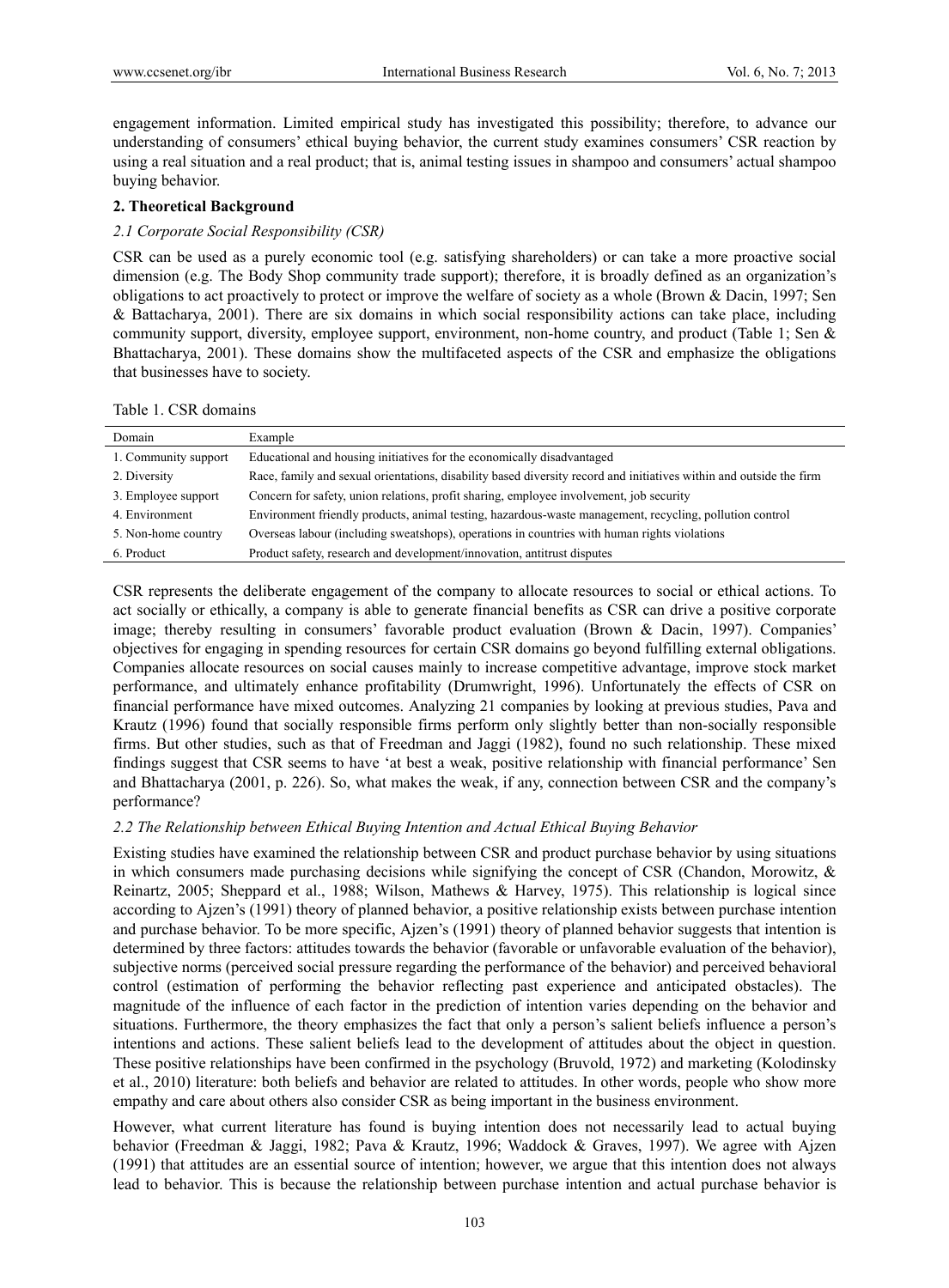dependent on the buying situation (Bonfield, 1974). Since a person's salient beliefs can be reflected in situations where the attitudes are developed about the object in question (Ajzen, 1991), it is only logical to propose this relationship. However, criticisms of this type of study indicate that the situation in the previous studies differs from reality (Brown & Dacin, 1997; Sen & Bhattacharya, 2001). Most consumers are not reminded of CSR when making a purchase decision in reality, compared with the study contexts where a specific CSR situation is delineated. Because of this, we propose that while the attitudes towards CSR directly influences ethical purchase intention (H1a), their ethical purchase intention does not lead to their actual ethical behavior (H1b).

H1a: There is a positive relationship between the attitudes towards ethical behavior and ethical purchase intention.

H1b: There is no clear relationship between ethical purchase intention and actual ethical buying behavior.

# *2.3 The Moderating Role of Awareness in the Relationship between Purchase Intention and Ethical Buying Behavior*

A necessary part of the product choice, which occurs before the choice decision is product evaluation, which is an overall judgment of the product with respect to the existing alternatives. For the product evaluation to take place, consumers need to possess information about the product or about the company. Being informed about the company's CSR implies having some knowledge about the company, which in turn can influence consumers' product evaluation. If the consumer holds an overall positive evaluation about the company's CSR, this may have a positive impact on the product evaluation (Brown & Dacin, 1997).

Information about the company's social and ethical actions can take the form of product ethical attributes available on the product packaging. Ehrich and Irwin (2005) define ethical attributes as "attributes that reflect a person's conscience" (p.267), and are related to the ethical values that a person holds. Thus, CSR and ethical attributes are two concepts which are linked. CSR refers to the information about the company regarding social and ethical issues and ethical attributes refer to the ethical information that is available at the purchasing point about these ethical issues. Attribute information about the ethical practice of the company is not always easily available. Chattopadhyay and Alba (1988) show that attitudes about a product are influenced by the product attributes recalled when the evaluation of the product takes place. Thus, if ethical attributes about a product are not available in the memory or on the packaging, these cannot influence consumers' product evaluation.

Existing studies showed that company's CSR influences customers' buying decision indirectly by influencing their perception about the company, which can have an impact on the product evaluation and thus on their product choice (Brown & Dacin, 1997; Sen & Bhattacharya, 2001). These studies examined the relationship between CSR and product purchase behavior, using situations in which consumers made purchasing decisions while being familiar with the CSR (Brown & Dacin, 1997; Sen & Bhattacharya, 2001). More specifically, they found that CSR activities affect consumers' purchase intention by establishing the proper context for the purchasing intentions to occur or for consumers who hold particular CSR beliefs. In a real world situation, when a purchasing decision is made, information about CSR, such as labour practice, environmental friendliness, animal cruelty, is not always readily available. This can in turn result in consumers' purchasing decision being contradictory to their buying intentions and beliefs. In Ehrich and Irwin's (2005) study, they found that even for most consumers who held strong ethical attitudes, they did not seek relevant CSR information prior to purchase. However when ethical attribute information is readily available, consumers consider it in their purchasing choice. These findings imply that when ethical attribute information is not available, consumers' ethical attitudes cannot influence their purchasing decision. Thus creating a situation in which CSR actions are known by the participants may not accurately reflect how CSR influences consumers' product choice in real situations. Since the awareness of CSR activities in general influence how consumers decide their purchasing choices, we argue that the ethical buying intentions can be translated into their actual buying behavior only when they are aware of the CSR activities. If there are unaware of the CSR activities, ethical buying intentions will not lead to actual buying behavior. Therefore, we hypothesize the moderating role of consumer awareness in the relationship between ethical buying intentions and their actual buying behavior.

H2: Consumers' awareness of the company's CSR activities moderates the relationship between their ethical buying intention and their actual ethical buying behavior.

Figure shows the summary of our conceptual framework.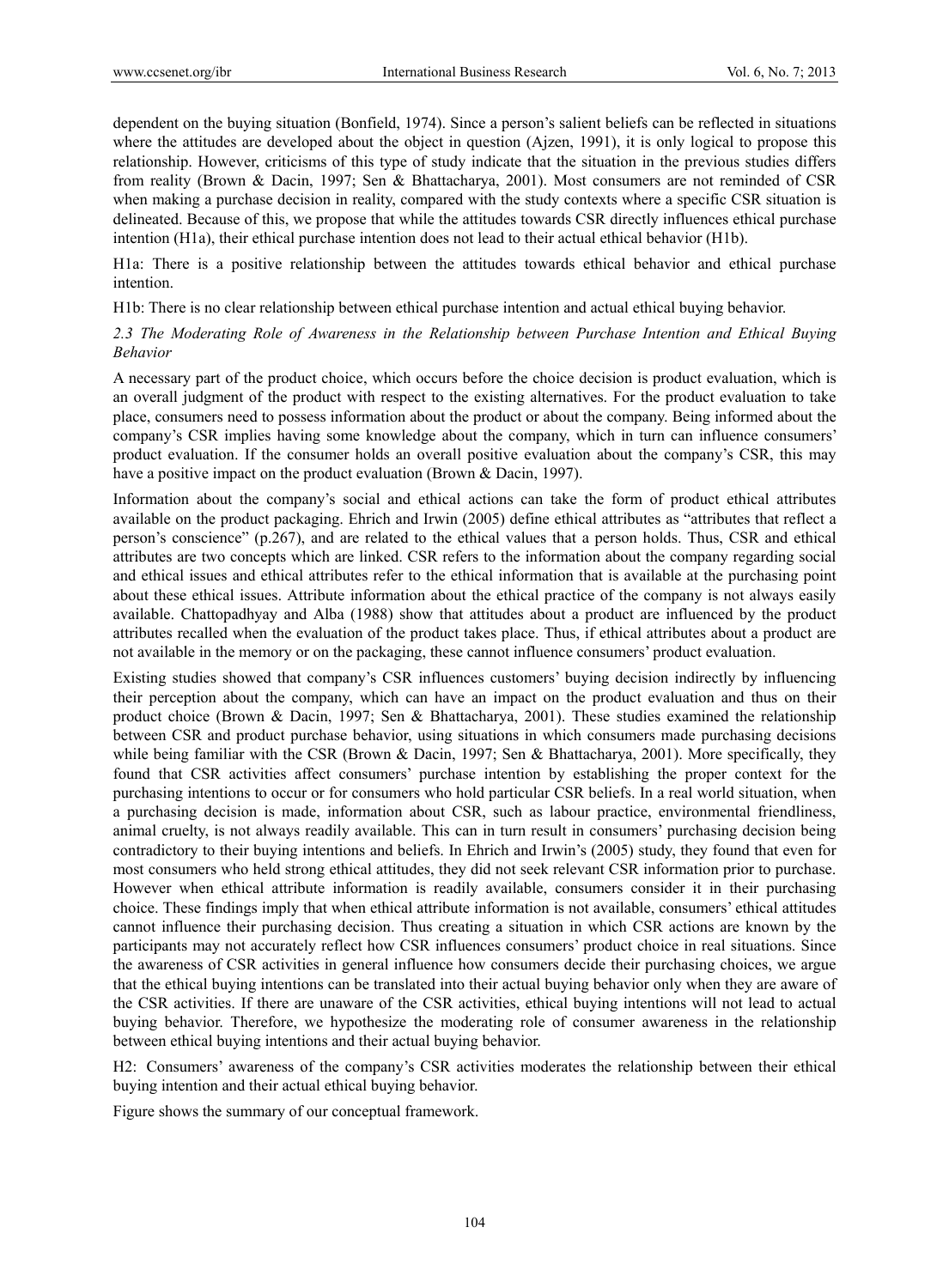

Figure 1. Conceptual framework

## **3. Method**

#### *3.1 Context of Study*

The context of the company's animal testing policy was chosen for the current study in relation to the shampoo brand. The reasons for choosing animal testing policy are threefold. First, companies are not legally bound to engage in non-animal testing practice. As a result, those which do not test on animals are seen as engaging in an ethical activity. Secondly, consumers have different opinions about this topic. Some consumers have strong views against animal tested products while others do not seem to concern much. With a wide range of opinions regarding this issue, it is assumed that the study is able to examine if consumers' attitudes coincide with their behavior. Finally, information about animal testing is not always readily available on the shampoo packages. If consumers want to know about this information, they are required to undertake extra information search activities.

#### *3.2 Measures*

The questionnaire consists of four scales taken from existing literature and modified to match the animal testing context via a series of interviews and pilot studies. The scales include (1) seven items of consumers' buying intention regarding animal tested products (ethical buying intention) (Bohlen, Schlegelmilch & Diamantopoulos, 1993), and (2) six items of attitudes towards ethical matters (ethical attitudes) (Kinnear & Taylor, 1973; Ehrich & Irwin, 2005). They were all measured by the nine-point Likert-type scales. The wording was modified to fit the current study context (animal testing) and refined after a discussion with 10 undergraduate students and one consumer research professional to ensure they were easy to understand. The details of the scales are displayed in Table 2.

| Measurement scales                                                                       | References                                     |  |  |  |
|------------------------------------------------------------------------------------------|------------------------------------------------|--|--|--|
| Attitudes towards animal testing issues                                                  | Kinnear and Taylor (1973) and Ehrich and Irwin |  |  |  |
| 1. All consumers should be interested if the products they purchase are tested on        | (2005)                                         |  |  |  |
| animals.                                                                                 |                                                |  |  |  |
| 2. Consumers should urge their friends to give up products that are tested on animals    |                                                |  |  |  |
| 3. Products should not be tested on animals.                                             |                                                |  |  |  |
| 4. I would be very disappointed if I find out the product I bought is tested on animals. |                                                |  |  |  |
| 5. I would be very angry if I find out that the product I bought is tested on animals.   |                                                |  |  |  |
| 6. I believe that companies are telling the truth about not using animal testing.        |                                                |  |  |  |
| <b>Ethical buying intentions</b>                                                         | Schlegelmilch and Diamantopoulos<br>Bohlen,    |  |  |  |
| 1. I am in general aware of shampoos being tested on animals.                            | (1993)                                         |  |  |  |
| 2. I am aware of my shampoo being tested on animals.                                     |                                                |  |  |  |
| 3. I seek information if products are tested on animals prior to purchase.               |                                                |  |  |  |
| 4. I would buy shampoo brands which are not tested on animals.                           |                                                |  |  |  |
| 5. When shampoos brands are similarly priced I choose the one not tested on animals.     |                                                |  |  |  |
| 6. I choose the shampoo brands which are not tested on animals, regardless of price.     |                                                |  |  |  |
| 7. I am willing to pay a higher price for a shampoo brand, knowing that it does not use  |                                                |  |  |  |
| animal testing.                                                                          |                                                |  |  |  |
|                                                                                          |                                                |  |  |  |

#### Table 2. Measurement scales

Two dichotomic (yes or no) questions regarding (1) the consumers' awareness of the CSR activities in general by the companies they buy from and (2) their awareness of the companies' animal testing policy in specific were asked. These questions were coded into dummy variables, where 0 represents 'aware of the activities' and 1 represents 'not aware of the activities'.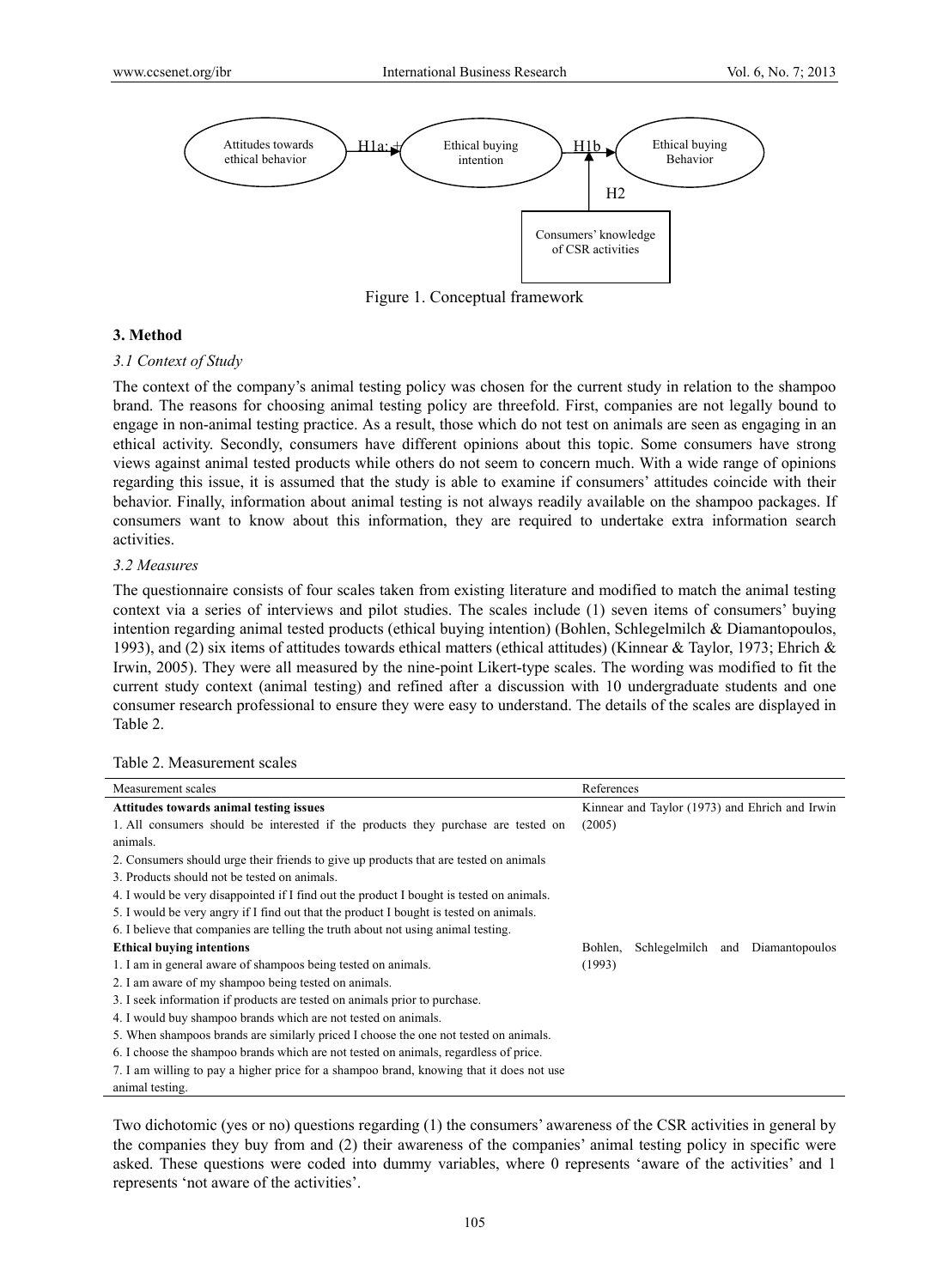One open question asked the respondents their currently used shampoo, indicating their actual ethical buying behavior. This question was coded into a dummy variable, where 0 represents an 'animal tested brand' and 1 represents a 'non-animal tested brand.' We followed Irwin & Naylor's (2009) study to source from the Caring Consumer website (http://www.caringconsumer.com) to verify whether or not the brands use an animal testing practice.

## *3.3 Sampling Procedures*

The questionnaires were distributed to students in a University in northern England. They were distributed face-to-face to undergraduate students within several accommodation halls in the University. A student sample was purposefully chosen because students have been exposed to debates about the current environment and economic situation. They are the future employees and entrepreneurs, with some of them influencing the future economic policies. Thus their opinion and behavior with respect to CSR actions is important in shaping policies regarding environmental issues.

#### **4. Results**

One hundred thirteen questionnaires were returned, and the sample comprised of 57% females (57%) and 43% males. Of 113 respondents, 15% claimed that they knew about the company's general CSR practice, 27% claimed that they knew about the company's animal testing policy, and 28% used a shampoo brand which was not involved in animal testing practices. The results showed that the Cronbach's alphas were all above .70: consumers' ethical buying intention: .89; attitudes towards the company's CSR: .95; attitudes towards CSR in general: .87; attitudes towards ethical issues: .91; skepticism: .80. Sex did not suggest much difference in their awareness, buying intentions, actual buying behavior with regard to ethical issues, except for their attitudes towards ethical matter: females were shown more concerned about ethical matters than their male counterparts (Mmale=26.00, SDmale =9.41; Mfemale=32.12, SD female=9.80;  $t = 3.339$ ,  $p < .01$ ).

The regression analysis showed a strong positive relationship between the respondents' attitudes towards the animal testing policies and their buying intentions of non-animal tested products  $(R2=39, F=72.27, p<01;$ β=.63, t=8.50, p<.01). Therefore, H1a is supported. Logistic regression analysis was carried out to examine H1b. The results showed that there was no significant relationship found between consumers' buying intention regarding animal tested shampoos and their actual buying behavior (Model 1 in Table 3). In other words, their intention of not buying animal tested shampoos did not indicate that they would buy shampoos not being tested on animals Therefore, evidence for H1b is found. Moreover, the results showed that the specific awareness of the company's animal testing policy did not demonstrate any impact to their actual ethical buying behavior. Nor did it generate interaction effect with their ethical buying intention to influence actual ethical buying behavior (Model 2, Table 3). Nevertheless, when the respondents claimed that they were aware of the general CSR activities undertaken by the companies from which they bought their shampoos and that they intended to buy non-animal tested shampoos, they tended to buy shampoos not tested on animals (Model 3, Table 3). Thus, H2 was supported.

|                                          | Dependent variable:            |           |              | Hosmer and Lemeshow Test of |
|------------------------------------------|--------------------------------|-----------|--------------|-----------------------------|
| Independent variables                    | Actual ethical buying behavior |           |              | Model Fit                   |
|                                          | $\beta$ (S.E.)                 | Wald (df) | $Exp(\beta)$ | $\chi^2$ (df)               |
| Model 1:                                 |                                |           |              |                             |
| Ethical buying intention                 | .08(0.11)                      | .47(1)    | 1.08         | 5.23(8)                     |
| Constant                                 | $-1.25(.51)$                   | 5.95(1)   | $.29*$       |                             |
| Model 2:                                 |                                |           |              |                             |
| Ethical buying intention                 | .17(0.21)                      | .66(1)    | 1.18         | 9.22(8)                     |
| Awareness of animal testing policy (s)   | $-.82(1.38)$                   | .35(1)    | .44          |                             |
| Ethical buying intention x awareness (s) | $-15(.25)$                     | .36(1)    | .86          |                             |
| Constant                                 | $-1.02$ (.57)                  | 3.24(1)   | .36          |                             |
| Model 3:                                 |                                |           |              |                             |
| Ethical buying intention                 | .66(.35)                       | 3.51(1)   | 1.93         | 4.91(8)                     |
| Awareness of general CSR activities (g)  | $-2.78(2.02)$                  | 1.89(1)   | .62          |                             |
| Ethical buying intention x awareness (g) | $-.86(.38)$                    | 5.15(1)   | $.43*$       |                             |
| Constant                                 | $-46(.55)$                     | .68(1)    | .63          |                             |

# Table 3. Logistic regression models

Note: \**p*<.05.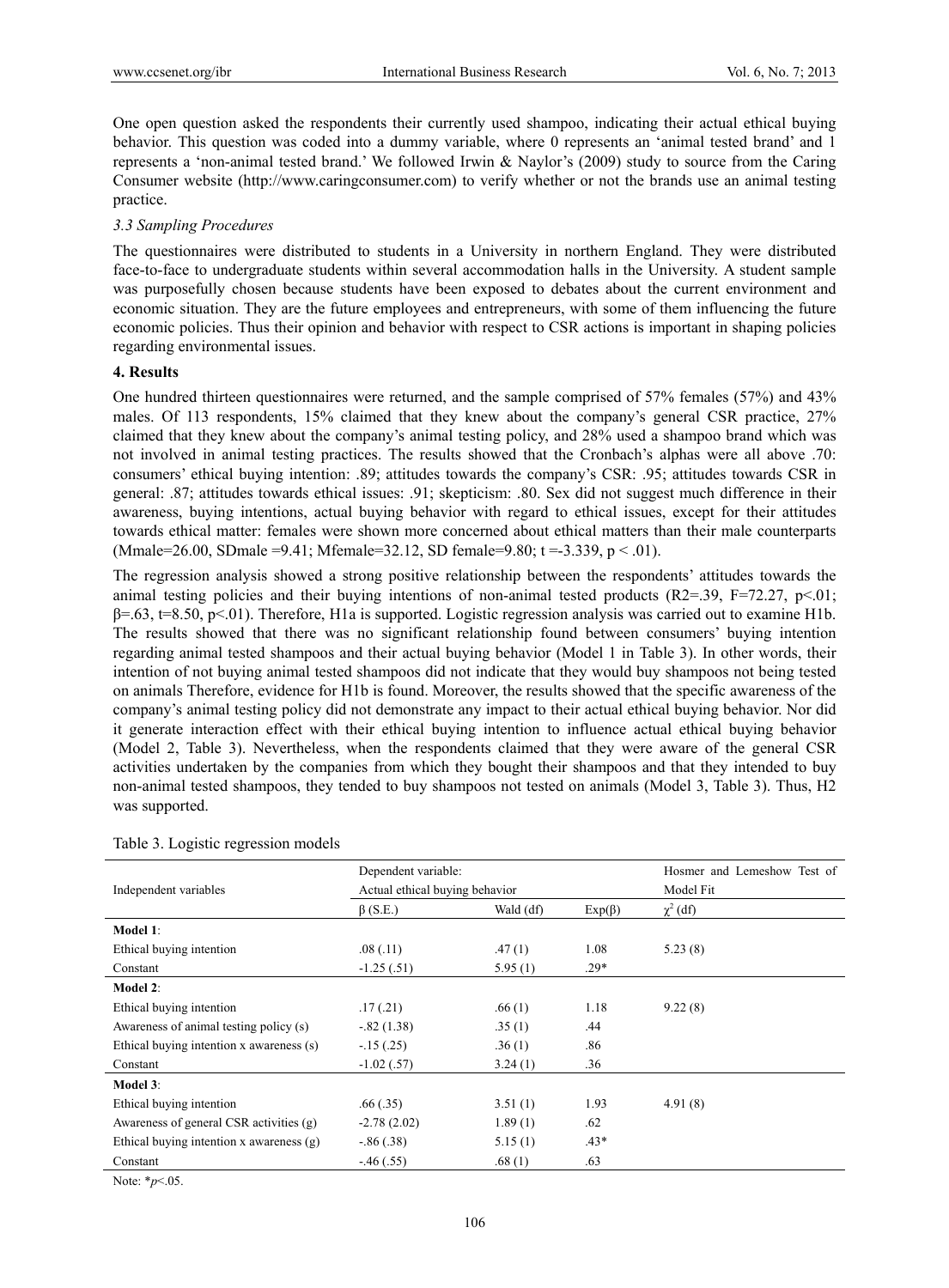## **5. Discussion**

The current findings contribute to the existing literature on buying intention and buying behavior. They show that intentions are not correlated with behavior. Self-reported buying behavior is widely used in marketing research as it is a convenient method. Some companies assess consumers' buying intention as a means to forecasting the implementation of new products. This study shows that other factors could intervene between the buying intention and actual buying behavior (e.g. moral hypocrisy, lack of attribute information, lack of interest, or habitual buying). Thus, researchers should be aware of the limitations of this relationship when assessing their products' market performance.

This study also contributes to the CSR literature, as it found that ethical attitudes correlate with ethical buying intention and ethical buying intention does not correlate with ethical buying behavior when using a real situation, as suggested by Sen and Bhattacharya (2001). This relationship occurs when using the whole sample and when using only the sample where the CSR was known. Previous research investigated CSR's impact on consumers' buying intention and product evaluation using experimental methodology (Brown & Dacin, 1997; Sen & Bhattacharya, 2001; Ehrich & Irwin, 2005). Although these studies could establish causal relationships between variables, they did not evaluate how consumers react to CSR in a real situation, where habitual buying might occur.

The current findings could be useful to managers who allocate resources on CSR initiatives, because it shows that in general consumers are not aware of this practice. Managers should find a better way to communicate their social actions and place emphasis on the consequences that might occur when they are not involved in these actions. However, it should be noted that the specific awareness of animal testing policy is not as helpful as the general awareness of the company's CSR activities. This is partly due to the consumers' wrong awareness of animal testing policy. However, even the company placed an emphasis on their general CSR activities, the link between their ethical purchase intention and actual purchase behavior is more easily established. Aside from this, for this particular case (i.e. shampoo products), the results could suggest that managers should concentrate their efforts on product attributes other than non-animal testing, because this alone does not lead to an increase in purchasing behavior. These findings could also be used by policy makers, who could encourage people to buy non-animal tested products. They should increase people's awareness about animal testing practice and its devastating effects on animals. This could be done by requiring cosmetics companies which test on animals to have information about these actions clearly labeled on their products.

#### **6. Conclusion and Future Research**

Although the relationship between attitudes and buying intention corresponds to the previous findings (Sheppard et al., 1988; Wilson et al., 1975), no significant relationship was found between buying intention and actual buying behavior with regards to their intention of buying animal tested shampoos. However, the significant relationship reappeared when controlling consumers' awareness of the company's CSR activities. These findings substantiate Ehrichm and Irwin's (2005) suggestion that consumers did not act on their ethical buying intention because of their unawareness of the company's CSR activities.

Three directions for future research are proposed. First is to extend this study into different consumer samples (e.g. housewives, businessmen, consumers with different socio-economical status) and ethical contexts (e.g. other CSR activities rather than animal testing). Moreover, comparisons could be made between consumers from different countries or between groups with extreme views about CSR issues (such as political activist, green organization member or the skeptical consumers who do not quite believe the use of CSR). Our knowledge of consumers' ethical consumption patterns could benefit from a more comprehensive research.

Second, future research could investigate consumers' emotions with respect to CSR actions. It might help explain the discrepancy between attitudes and buying behavior, the effect of cognitive dissonance (Festinger, 1957) in their ethical attitudes and behavior, and the reason why consumers' avoidance to deal with negative emotions. There are still many areas in real life situations waiting for us to explore and to understand why people purchase ethically; thereby helping policy makers as well as the businesses to turn CSR activities not just into legislation, but an economical value.

Third, future research is encouraged to examine how consumers search for product attribute information. Understanding how consumers search the information is important as it constitutes the basis for product evaluation. Voss, Spangenbers and Grohman (2003) argue that consumers consider both utilitarian (functional attributes) and hedonic (sensations associated with the product) product attributes when making purchasing choices as these influence their cognitive and affective involvement. Alternatively, product evaluation also depends on consumers' involvement in the purchasing decision (Olshavsky  $\&$  Granbois, 1979). More evidence is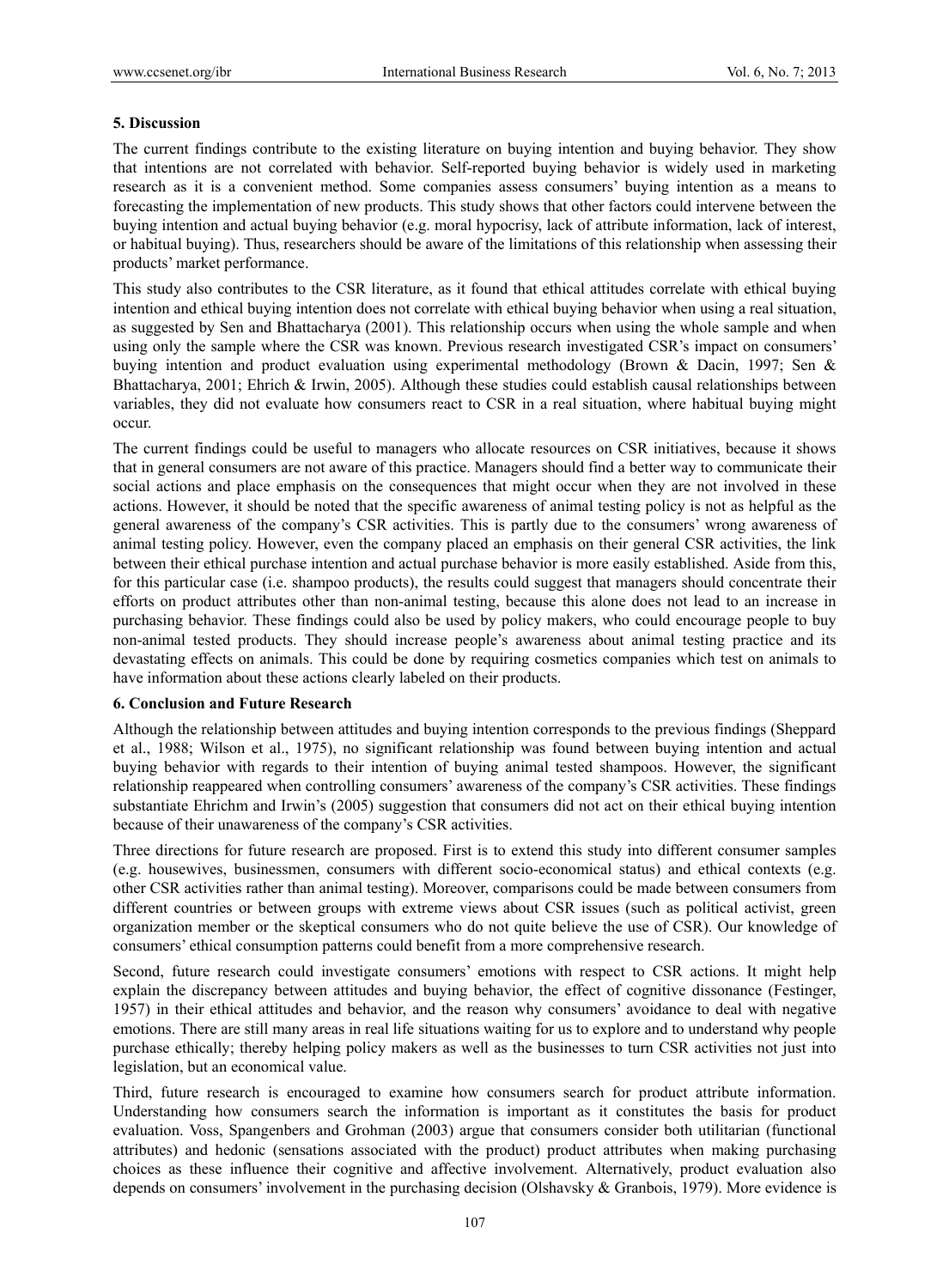required to understand how consumers engage in extended attribute research prior to purchase with regard to CSR issues. These many areas await for our exploration.

#### **References**

- Ajzen, I. (1991). The theory of planned behaviour. *Organizational Behaviour and Human Decision Processes, 50*(2), 179-211. http://dx.doi.org/10.1016/0749-5978(91)90020-T
- Ajzen, I., & Fishbein, M. (1977). Attitude-behaviour relations: a theoretical analysis and review of empirical research. *Psychological Bulletin, 84*(5), 888-918. http://dx.doi.org/10.1037/0033-2909.84.5.888
- Anderson, L. R., & Fishbein, M. (1965). Prediction of attitude from the number, strength, and evaluative aspect of beliefs about the attitude object. *Journal of Personality and Social Psychology, 2*(3), 437-443. http://dx.doi.org/10.1037/h0022220
- Baker, M. J. (1991). *Research for Marketing*. Basingstoke: Macmillan Education.
- Banwari, M. (1990). The relative roles of brand beliefs and attitude toward the ad as mediators of brand attitude: a second look. *Journal of Marketing Research*, *27*(2), 209-219. http://dx.doi.org/10.2307/3172847
- Baron, R. M., & Kenny, D. A. (1986). The moderator-mediator variable distinction in social psychological research: conceptual, strategic, and statistical considerations. *Journal of Personality and Social Psychology, 51*(6), 1173-1182. http://dx.doi.org/10.1037/0022-3514.51.6.1173
- Baston, C. D., Thompson, E. R., & Chen, H. (2002). Moral hypocrisy addressing some alternatives. *Journal of Personality and Social Psychology, 83*(2), 230-339.
- Bettman, J. R. (1982). A functional analysis of the role of overall evaluation of alternatives in choice process. *Advances in Consumer Research, 9*(1), 87-93.
- Beutel, A. M., & Marini, M. M. (1995). Gender and values. *American Sociological. Review, 60*(3), 436-448. http://dx.doi.org/10.2307/2096423
- Bohlen, G., & Schlegemilch, B. B. (1993). Measuring ecological concern: a multi-construct perspective. *Journal of Marketing Management*, *9*(4), 415-430. http://dx.doi.org/10.1080/0267257X.1993.9964250
- Bonfield, E. H. (1974). Attitude, social influence, personal norm, and intention interactions as related to brand purchase behavior. *Journal of Marketing Research, 11*(4), 379-389. http://dx.doi.org/10.2307/3151284
- Boush, D. M., Friestad, M., & Rose, G. (1994). Adolescent skepticism toward tv advertising and knowledge of advertiser tactics. *Journal of Consumer Research, 21*(1), 165-75. http://dx.doi.org/10.1086/209390
- Brown, T. J., & Dacin, P. A. (1997). The company and the product: corporate associations and consumer product responses. *Journal of Marketing, 61*(1), 68-84. http://dx.doi.org/10.2307/1252190
- Bruvold, W. H. (1972). Consistency among attitudes, beliefs and behaviour. *Journal of Social Psychology, 86*(1), 127-134. http://dx.doi.org/10.1080/00224545.1972.9918603
- Calder, B. J., Lynn, W. P., & Tybout, A. M. (1981). Designing research for application. *Journal of Consumer Research, 8*(2), 197-207. http://dx.doi.org/10.1086/208856
- Chandon, P., Morowitz, V. G., & Reinartz, W. R. (2005). Do intentions really predict behavior? self-generated validity effects in survey research. *Journal of Marketing, 69*(2), 1-14. http://dx.doi.org/10.1509/jmkg.69.2.1.60755
- Chattopadhyay, A., & Alba, J. W. (1988). The situational importance of recall and inference in consumer decision making. *Journal of Consumer Research, 15*(1), 1-12. http://dx.doi.org/10.1086/209140
- Cohen, J. (1988). S*tatistical power analysis for the behavioural science*. Hillsdale, New York: Lawrence Erlbaum.
- Drumwright, M. E. (1996). Company advertising with social dimension: the role of noneconomic criteria. *Journal of Marketing, 60*(4), 71-87. http://dx.doi.org/10.2307/1251902
- Ehrich, K. R., & Irwin, J. R. (2005). Wilful ignorance in the request for product attribute information. *Journal of Marketing Research, 42*(3), 266-277. http://dx.doi.org/10.1509/jmkr.2005.42.3.266
- Engel, J. F., Blackwell, R. D., & Kollat, D. T. (1990)*. Consumer behavior* (6th ed.). USA: The Dryden Press.
- Festinger, L. (1957). *Theory of cognitive dissonance*. Evanston: Row Peterson And Company.
- Freedman, M., & Jaggi, B. (1982). Pollution disclosures, pollution performance and economic performance. *The*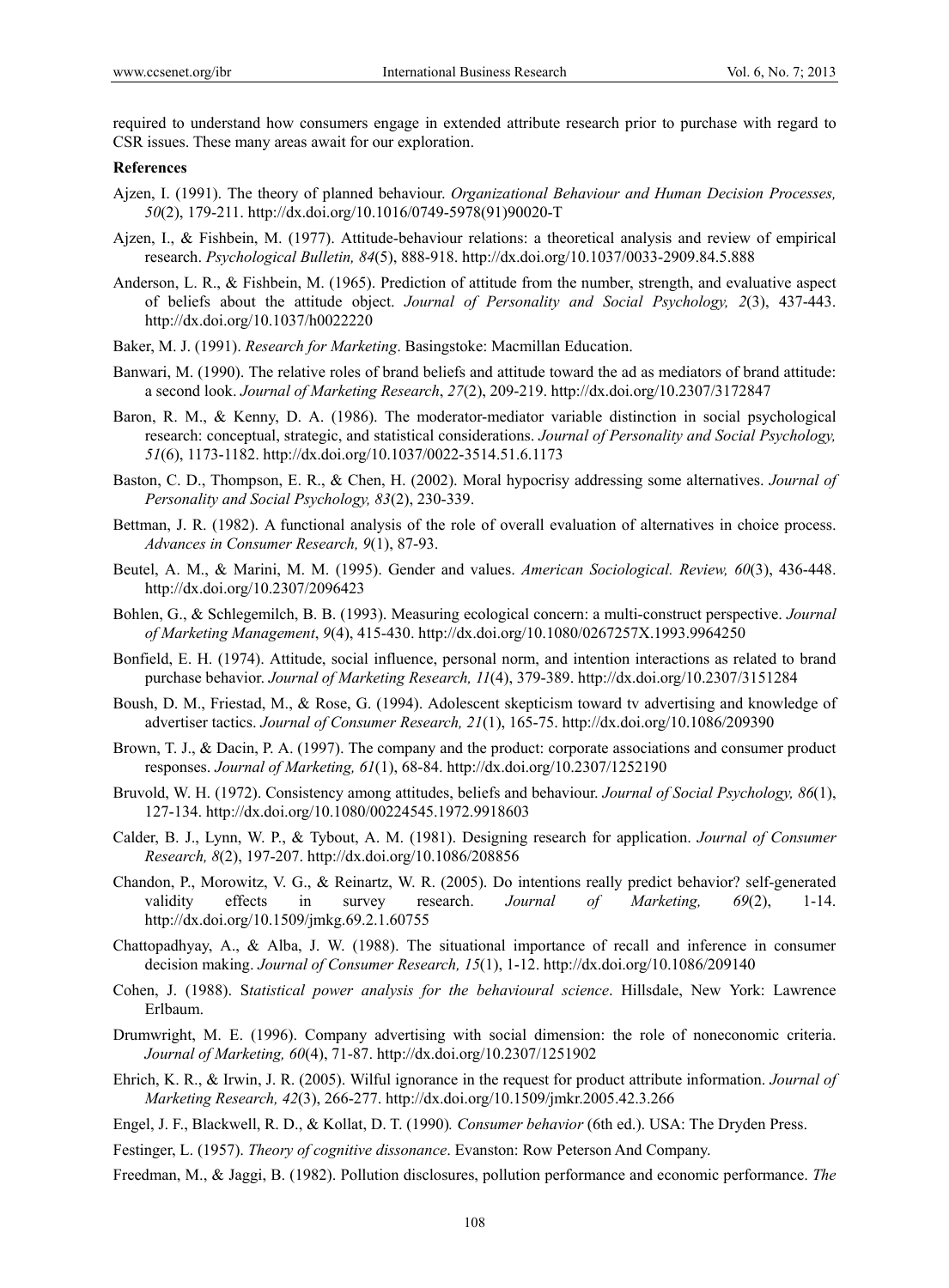*International Journal of Management Science, 10*(2), 167-176.

- Gilbert, A., & Churchill, J. R. (1979). A paradigm for developing better measures for marketing constructs. *Journal of Marketing Research, 16*(1), 64-73. http://dx.doi.org/10.2307/3150876
- Grayson, K., Johnson, D., & Chen, D. F. R. (2008). Is firm trust essential in a trusted environment? how trust in the business context influences customers. *Journal of Marketing Research, 45*(2), 241-256. http://dx.doi.org/10.1509/jmkr.45.2.241
- Irwin, J. R., & Naylor, R. W. (2009). Ethical decisions and response mode compatibility: weighting of ethical attributes in consideration sets formed by excluding versus including product alternatives. *Journal of Marketing Research, 46*(2), 234-246. http://dx.doi.org/10.1509/jmkr.46.2.234
- Kalwani, M. U., & Silk, A. J. (1982). On the reliability and predictive validity of purchase intention measures. *Marketing Sceience, 1*(3), 243-286. http://dx.doi.org/10.1287/mksc.1.3.243
- Kapferer, J. N., & Laurent, G. (1985). Measuring consumer involvement profiles. *Journal of Marketing Research, 22*(1), 41-53. http://dx.doi.org/10.2307/3151549
- Kinnear, T., & Taylor, J. R. (1973). The effect of ecological concern on brand perceptions. *Journal of Marketing Research*, *10*(2), 191-7. http://dx.doi.org/10.2307/3149825
- Kolodinsky, R. W., Madden, T. M., Zisk, D. S., & Henkel, E. T. (2010). Aattitudes about corporate social responsibility: business student predictor. *Journal of Business Ethics, 91*(2), 167-181. http://dx.doi.org/10.1007/s10551-009-0075-3
- Levitt, S. D., & List, J. A. (2007). What do laboratory experiments measuring social preferences reveal about the real world? *Journal of Economic Perspectives, 21*(2), 153-174*.* http://dx.doi.org/10.1257/jep.21.2.153
- Lifton, P. D. (1985). Individual differences in moral development: the relation of sex, gender, and personality to morality. *Journal of Personality, 53*(2), 306-334. http://dx.doi.org/10.1111/j.1467-6494.1985.tb00368.x
- Luo, X., & Bhattacharya, C. B. (2006). Corporate social responsibility, customer satisfaction, and market value. *Journal of Marketing, 70*(4), 1-18. http://dx.doi.org/10.1509/jmkg.70.4.1
- Lynch, J. G. (1982). On the external validity of experiments in consumer research. *Journal of Consumer Research, 9*(3), 225-239. http://dx.doi.org/10.1086/208919
- McQuarrie, E. F. (1998). Have laboratory experiments become detached from advertising goals? A meta-analysis. *Journal of Advertising Research, 38*(6), 15-26.
- Morowitz, V. G., & Schmittlein, D. (1992). Using segmentation to improve sales forecasts based on purchase intent. *Journal of Marketing Research, 29*(4), 391-405. http://dx.doi.org/10.2307/3172706
- Olshavsky, R. W., & Granbois, D. H. (1979). Consumer decision making—fact or fiction? *Journal of Consumer Research*, *6*(3), 93-100. http://dx.doi.org/10.1086/208753
- Punj, G. N., & Staelin, R. (1983). A model of consumer information search behaviour for new automobiles. *Journal of Consumer Research, 9*(4), 366-380. http://dx.doi.org/10.1086/208931
- Reynolds, F. D., & Wells, W. D. (1977). *Consumer Behaviou*r. New York**:** McGraw-Hill, Inc.
- Schwartz, S. H. (1968). Words, deeds and the perception of consequences and responsibility in action situations. *Journal of Personality and Social Psychology, 10*(3), 232-242. http://dx.doi.org/10.1037/h0026569
- Sen, S., & Bhattacharya, C. B. (2001). Does doing good always lead to doing better? Consumer reactions to corporate social responsibility. *Journal of Marketing Research, 38*(2), 225-243. http://dx.doi.org/10.1509/jmkr.38.2.225.18838
- Sheppard, B. H., Hartwick, J., & Warshaw, P. R. (1988). The theory of reasoned action: a meta-analysis of past research with recommendations for modifications and future research. *Journal of Consumer Research, 15*(3), 325-43. http://dx.doi.org/10.1086/209170
- Voss, K. E., Spangenberg, E. R., & Grohmann, B. (2003). Measuring the hedonic and utilitarian dimensions of consumer attitude. *Journal of Marketing Research, 40*(3), 310-320. http://dx.doi.org/10.1509/jmkr.40.3.310.19238
- Waddock, S. A., & Graves, S. B. (1997). The corporate social performance financial performance link. *Strategic Management Journal*, *18*(4), 303-319. http://dx.doi.org/10.1002/(SICI)1097-0266(199704)18:4<303::AID-SMJ869>3.0.CO;2-G